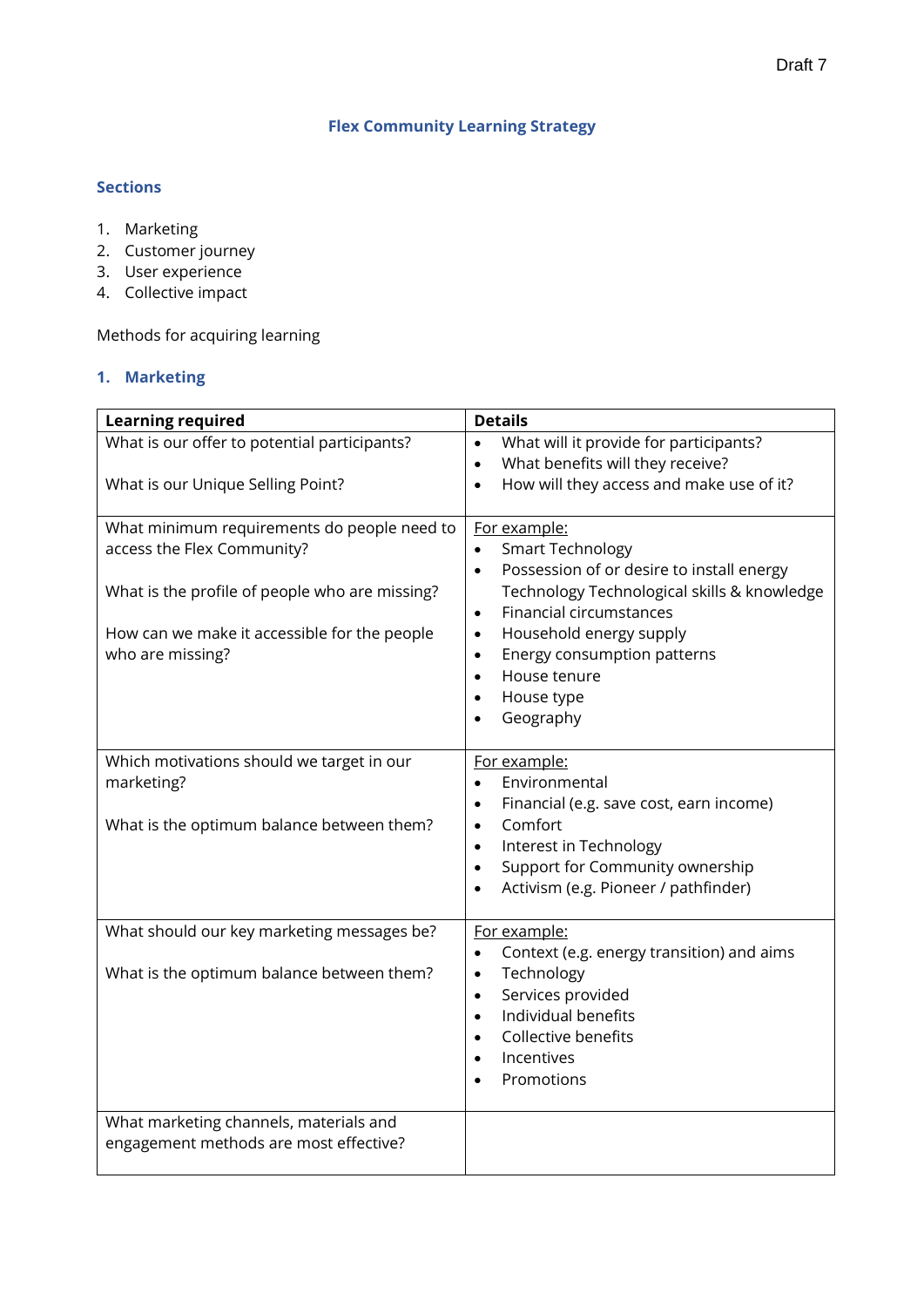| What barriers do we face around marketing and $\parallel$ For example: |                                         |
|------------------------------------------------------------------------|-----------------------------------------|
| how can we overcome them?                                              | Knowledge barriers                      |
|                                                                        | Attitude barriers (e.g. to technology)  |
|                                                                        | Communication barriers (e.g. complexity |
|                                                                        |                                         |

# **2. Customer Journey**

Please refer to the latest version of the customer journey.

| How effective is the customer journey in<br>enabling householders to: | What is the optimum<br>balance between<br>automation and human<br>interaction at each stage of<br>the customer journey? | What are the main<br>problems and how can the<br>customer journey be<br>improved to solve them? |
|-----------------------------------------------------------------------|-------------------------------------------------------------------------------------------------------------------------|-------------------------------------------------------------------------------------------------|
| Engage with Flex Community<br>1.                                      |                                                                                                                         |                                                                                                 |
| 2. Join Flex Community                                                |                                                                                                                         |                                                                                                 |
| 3.<br>Select purchasing options for<br>energy assets                  |                                                                                                                         |                                                                                                 |
| Install energy assets<br>4.                                           |                                                                                                                         |                                                                                                 |
| Set up flexibility<br>5.                                              |                                                                                                                         |                                                                                                 |
| Provide customer feedback<br>6.                                       |                                                                                                                         |                                                                                                 |
| Leave the Project if they choose to<br>7.                             |                                                                                                                         |                                                                                                 |

# **3. User experience**

| <b>Learning required</b>                                | <b>Details</b>                                                                                                                                                                                                                                                                                                                                                |
|---------------------------------------------------------|---------------------------------------------------------------------------------------------------------------------------------------------------------------------------------------------------------------------------------------------------------------------------------------------------------------------------------------------------------------|
| What is the user experience of the portal?              | Is it clear what the purposes of the portal<br>$\bullet$<br>are for the user?<br>Does it fulfil these purposes for the user?<br>٠<br>What value does it provide regarding:<br>$\bullet$<br>Electrification of home energy<br>$\Omega$<br>assets?<br>Home energy efficiency?<br>$\Omega$<br>What financial benefits does it provide for<br>$\bullet$<br>users? |
| What is the user experience of the smart<br>Technology? | Functionality (what can it do / what should it<br>$\bullet$<br>do for the user?)<br>Clarity (is it clear to the user what it can do?)<br>$\bullet$<br>Intuitiveness (how easy is it for the user to<br>$\bullet$<br>make it do what it can do?)<br>Control (how much control does it enable<br>$\bullet$<br>the user to have?)                                |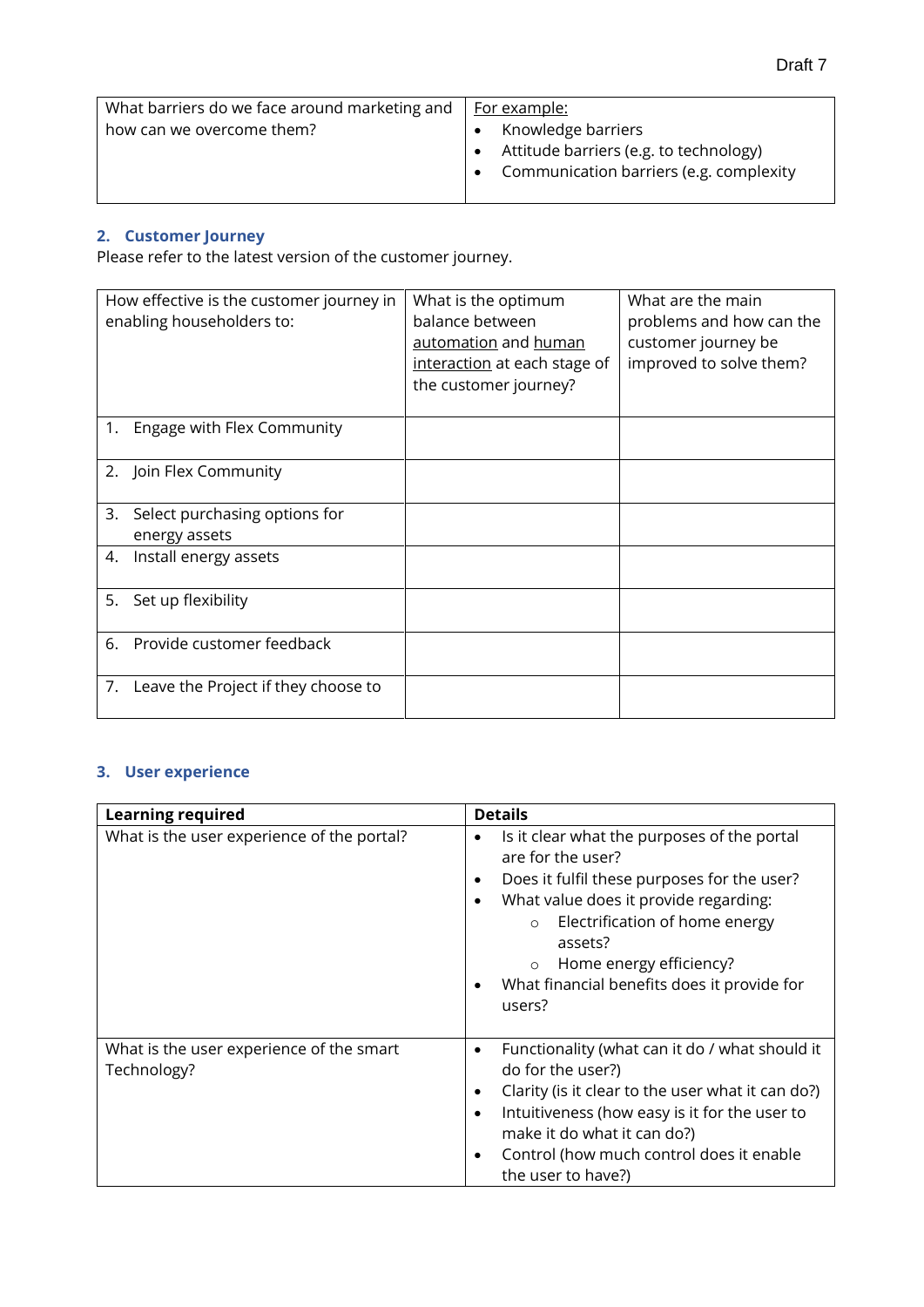|                                                | Efficiency (how well and how fast can do<br>$\bullet$<br>what it can do?)<br>Balance (how do each of the different<br>$\bullet$<br>functions interact with each other?)<br>Dependency (how far is functionality and<br>efficiency dependent on user phone<br>hardware and software?)<br>Gamification (what comparisons, incentives<br>$\bullet$<br>etc are useful?)<br>Problem solving (is it clear when something<br>$\bullet$<br>is wrong and are their clear directions on<br>how problems can be solved?) |
|------------------------------------------------|---------------------------------------------------------------------------------------------------------------------------------------------------------------------------------------------------------------------------------------------------------------------------------------------------------------------------------------------------------------------------------------------------------------------------------------------------------------------------------------------------------------|
| What are the key outcomes (positive and        | Comfort<br>$\bullet$                                                                                                                                                                                                                                                                                                                                                                                                                                                                                          |
| negative) for the user?                        | Finances (costs and income)<br>$\bullet$                                                                                                                                                                                                                                                                                                                                                                                                                                                                      |
|                                                | Energy efficiency<br>$\bullet$                                                                                                                                                                                                                                                                                                                                                                                                                                                                                |
| What is the balance between the key outcomes   | Between comfort and finances (cost and<br>$\bullet$                                                                                                                                                                                                                                                                                                                                                                                                                                                           |
| (individual and collective)?                   | income)                                                                                                                                                                                                                                                                                                                                                                                                                                                                                                       |
|                                                | Between comfort and energy efficiency<br>$\bullet$                                                                                                                                                                                                                                                                                                                                                                                                                                                            |
| What conflicts need to be resolved and how can | Between comfort and flexibility<br>$\bullet$                                                                                                                                                                                                                                                                                                                                                                                                                                                                  |
| they be resolved?                              | Between cost and energy efficiency<br>$\bullet$                                                                                                                                                                                                                                                                                                                                                                                                                                                               |
|                                                | Between energy efficiency and flexibility<br>$\bullet$                                                                                                                                                                                                                                                                                                                                                                                                                                                        |
|                                                |                                                                                                                                                                                                                                                                                                                                                                                                                                                                                                               |

### **4. Supplier & installer experience**

| <b>Learning required</b>                                          | <b>Details</b>                                                                                                     |
|-------------------------------------------------------------------|--------------------------------------------------------------------------------------------------------------------|
| What value does the portal provide for suppliers<br>& installers? | Marketing value – reaching potential<br>$\bullet$<br>customers<br>Logistical value e.g. co-ordinating<br>$\bullet$ |
| What is our Unique Selling Point?                                 | installations<br>Financial value<br>$\bullet$<br>Mission value e.g. meeting environmental<br>$\bullet$<br>goals    |
| What is the supplier & installer experience of the<br>portal?     | What works well?<br>$\bullet$<br>What needs to be improved?<br>$\bullet$                                           |
| How do we recruit new suppliers & installers?                     | Marketing messages<br>$\bullet$<br>Marketing channels<br>$\bullet$                                                 |

#### Comments to add:

## Alison

Perhaps need to capture the 'control' aspect i.e. decisions about how the installer's time is managed, under 'Learning Required': what are the downsides of using the Portal for supplier and installers? Or, are you assuming the 'downsides' will be captured in the experience?

Alex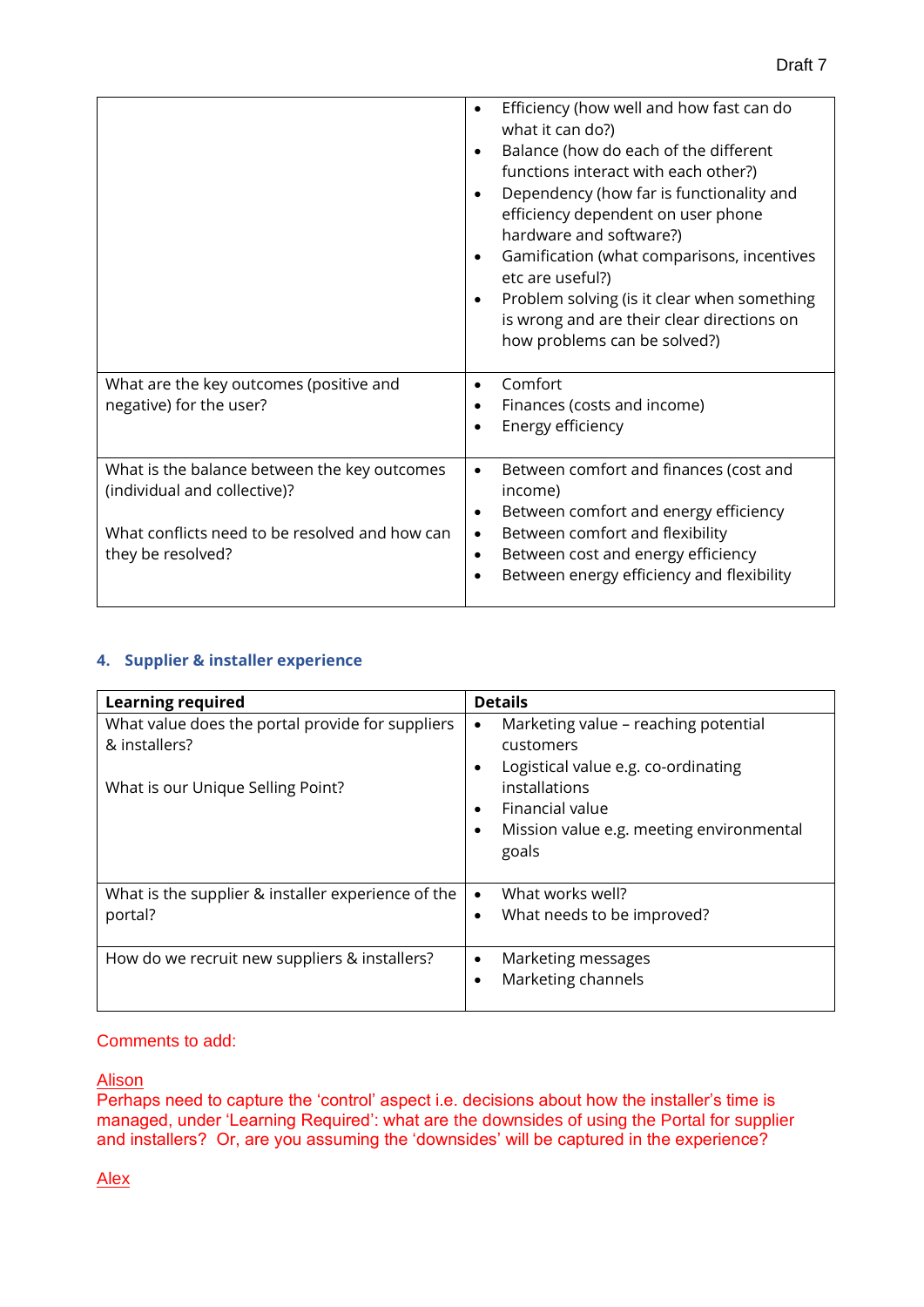Under details for section 1, cost savings/efficiency will be a possible outcome, helping them reduce prices to customers

Under section 3, bear in mind our partner at the moment feel special and we want them to be helpful and not get put off by potential competition at this stage in my opinion, would we be better to word this as how do we ensure we select and retain good quality products and installers – this is less threatening and a bit flattering – sounds silly but will help

An extra section might be related to the role of the platform in educating and advising customers and how could it benefit the customer journey to support them (i.e. providing financial budgets, advice on which routes)

#### Alvaro

Aligned on what you say, I would suggest:

- 1) It is a quality "certification". Installers will be rated, as in Amazon or in other web sites.
- 2) It will easy procedures with the government (when we integrate with on route).
- 3) Reduce their cost as well.

#### **5. Collective impact**

| <b>Learning required</b>                                                              | <b>Details</b>                                                                                                                                                                                                                                                                                                                                                                                                                                                        |
|---------------------------------------------------------------------------------------|-----------------------------------------------------------------------------------------------------------------------------------------------------------------------------------------------------------------------------------------------------------------------------------------------------------------------------------------------------------------------------------------------------------------------------------------------------------------------|
| How effective is Flex in facilitating electrification<br>of heating and transport?    | Value for customers<br>$\bullet$<br>Value for suppliers and installers<br>$\bullet$<br>Income generation potential<br>$\bullet$                                                                                                                                                                                                                                                                                                                                       |
| How effective is Flex in facilitating energy<br>efficiency?                           | Value for customers (see User Experience)<br>$\bullet$<br>Impact on peak demand.<br>$\bullet$<br>Impact on overall demand.<br>$\bullet$<br>Income generation potential<br>$\bullet$                                                                                                                                                                                                                                                                                   |
| How effective is Flex in facilitating flexibility /<br>demand side response?          | Value for WPD / the National Grid.<br>$\bullet$<br>Effectiveness of how the technology<br>$\bullet$<br>operates in the market (e.g. accessing<br>information and responding to signals)<br>Effectiveness of technology in predicting<br>$\bullet$<br>(e.g. customer behaviour, weather patterns).<br>Factors that facilitate / act as a barrier to<br>customer flexibility.<br>Income generation potential (for customers<br>$\bullet$<br>and community aggregators). |
| What is the balance between energy efficiency<br>and flexibility?                     | Conflicts that need to be resolved.<br>$\bullet$<br>Methods for resolving these conflicts.<br>$\bullet$                                                                                                                                                                                                                                                                                                                                                               |
| How effective is Flex in facilitating peer to peer<br>trading at the community level? | Effectiveness of technology in supporting<br>$\bullet$<br>peer-to-peer trading.<br>Factors that facilitate / act as a barrier to<br>$\bullet$<br>householders/communities engaging in<br>peer-to-peer trading.<br>Value for householder/communities.<br>Income generation potential (for<br>$\bullet$<br>householders and community generators)                                                                                                                       |